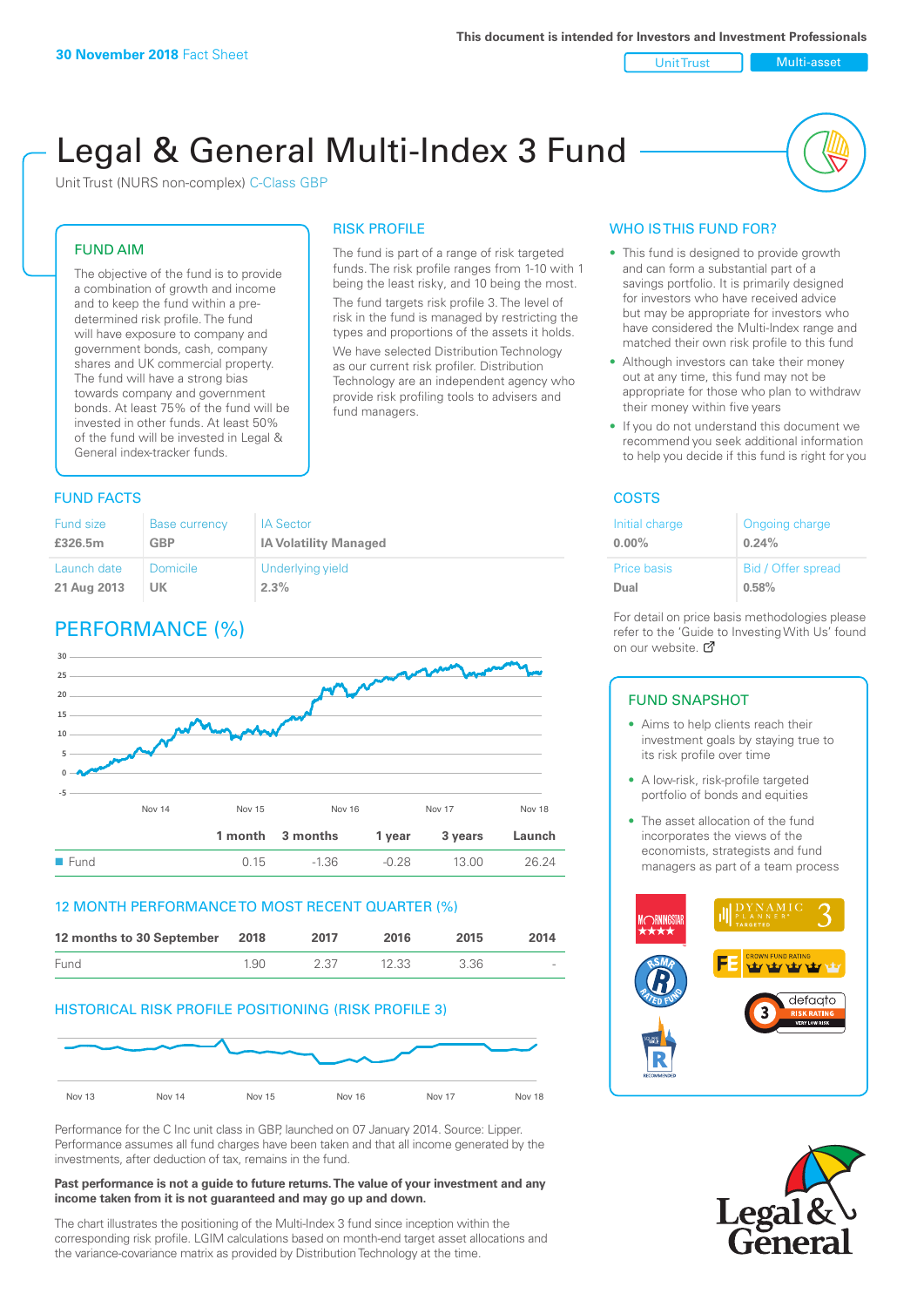# Legal & General Multi-Index 3 Fund

Unit Trust (NURS non-complex) C-Class GBP

## PORTFOLIO BREAKDOWN

All data source LGIM unless otherwise stated. Totals may not sum due to rounding.





#### FUND MANAGERS

The fund managers have responsibility for managing the multi-index fund range. They are part of the Multi-Asset Funds (MAF) team in LGIM. This team focuses on designing and managing multi-asset funds that are tailored to match the specific objectives of various client types. The team sits within a wider Asset Allocation team which combines both depth of experience with a broad range of expertise from different fields, including fund management, investment consulting and risk management roles.

# TOP 10 HOLDINGS (%)

| L&G Global Inflation Linked Bond Index Fund                      | 10.6 |
|------------------------------------------------------------------|------|
| <b>LGIM Sterling Liquidity Fund Class 1</b>                      | 10.0 |
| L&G All Stocks Gilt Index Trust                                  | 9.5  |
| L&G Sterling Corporate Bond Index Fund                           | 8.6  |
| L&G Short Dated Sterling Corporate Bond Index Fund               | 7.3  |
| <b>LGIM Global Corporate Bond Fund</b>                           | 6.8  |
| L&G Emerging Markets Government Bond (US\$) Index Fund           | 5.9  |
| <b>L&amp;G UK Property Fund</b>                                  | 4.5  |
| L&G US Index Trust                                               | 4.4  |
| L&G Emerging Markets Government Bond (Local Currency) Index Fund | 4.0  |